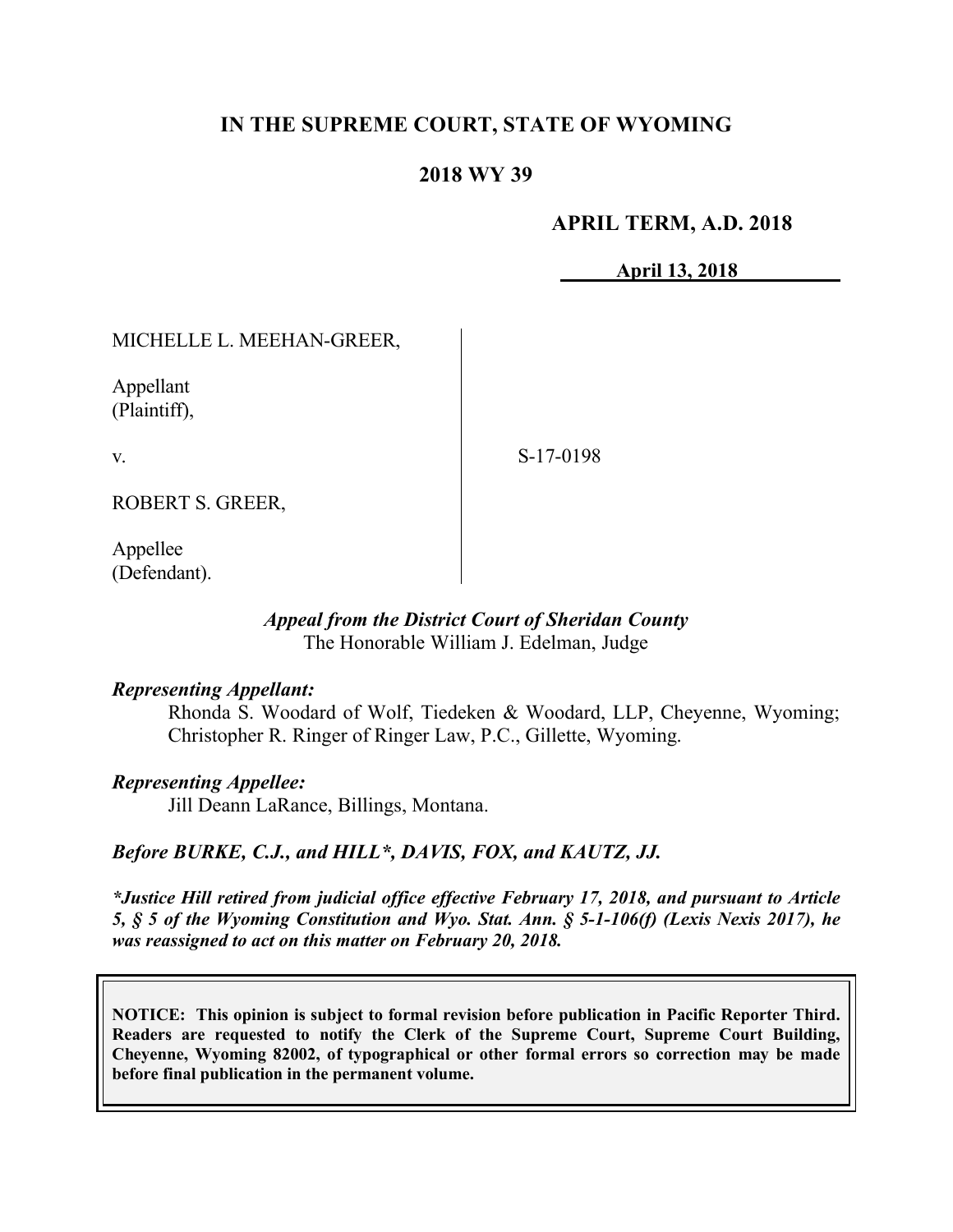## **KAUTZ, Justice.**

[¶1] Appellant Michelle L. Meehan-Greer (Mother) appeals from the district court's order granting Appellee Robert S. Greer's (Father) petition to modify their divorce decree. Mother claims the district court abused its discretion by modifying the decree to extend Father's summer visitation, ordering her to pay a larger share of the children's medical expenses, and allowing Father to claim the children as dependents for tax purposes every other year.

[¶2] We affirm in part, and reverse and remand in part.

### **ISSUES**

[¶3] Mother presents four issues on appeal:

1. Was there a material change in circumstances affecting the welfare of the children which allowed the district court to reopen the *Divorce Decree* and modify visitation?

2. If a material change in circumstances was proven, did the district court abuse its discretion when it awarded [Father] the summer visitation set forth in the *Order*?

3. Did the district court abuse its discretion when it modified the division of the children's uncovered medical expenses?

4. Did the district court abuse its discretion when it reallocated the dependent tax exemption?

Father concedes the district court erred by reallocating the dependent tax exemption, but rephrases the other issues as follows:

> 1. In view of the fact that the decree failed to provide for any holiday visitation, vacation time and/or extended summer visitation, and in view of the fact the lack of a set schedule was a source of ongoing conflict between the parents that clearly affected the children, was the district court's finding that there had been a material change in circumstances such that it should modify the decree[,] not to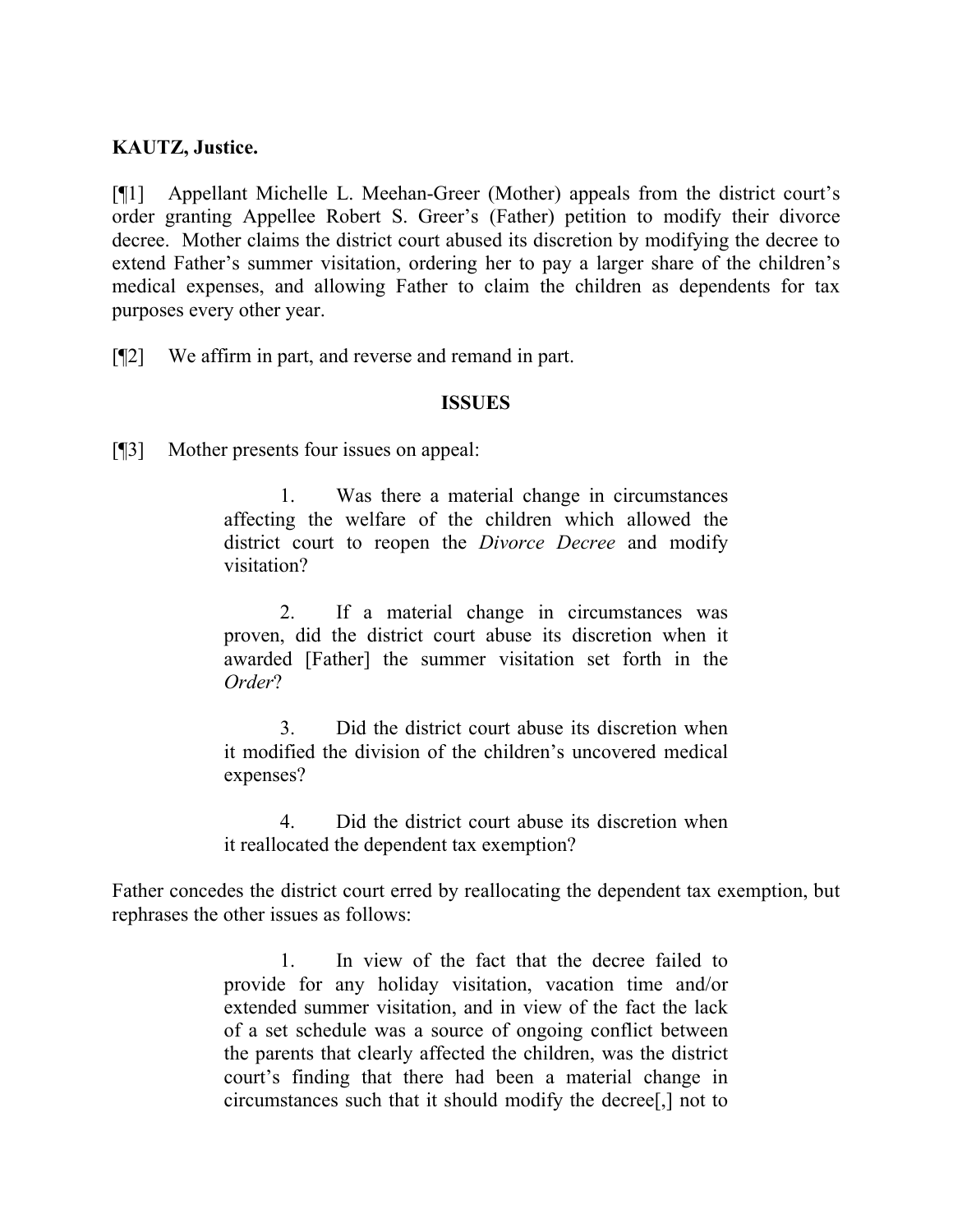change custody[,] but to more clearly identify the dates for Father's visitation an abuse of discretion?

2. In view of the district court's ability to view the witnesses and judge the credibility of the parties, and in view of the children's need for certainty and consistency, was the district court's decision to modify the decree to more clearly identify the dates for Father's visitation in the children's best interests?

3. In view of the huge disparity in income between the parties, and in view of the fact that Mother did not object to the district court's modification to the child support award, was the district court's decision to order Mother to pay 75% of the unreimbursed medical expenses an abuse of discretion?

## **FACTS**

[¶4] Mother and Father married in June 2000 and had three children – MG, born in 2004; WG, born in 2007; and GG, born in 2009. The parties divorced in 2013. They entered into a settlement agreement, which was incorporated into the stipulated divorce decree. They agreed they would have joint legal custody of the children, Mother would have primary custody, and Father would be entitled to visitation with the children every other weekend, one non-specified evening per week during the school year, and two nonspecified weeknights during the summer. Holiday visitation was not addressed in the decree.

[¶5] Mother, a dentist, earned significantly more money than Father, a finish carpenter. Father's presumptive child support was \$570 per month, but the parties agreed to deviate downward to a \$0 monthly child support obligation. In return, Father agreed to pay half of some of the children's expenses, including their private school tuition, school supplies, camps, sport and school activities, and child care. The decree required Mother to provide health insurance for the children and the parties to share non-covered medical expenses equally. It also gave Mother the right to claim the children as dependents for tax purposes every year.

[¶6] The parties initially worked together to arrange visitation. With regard to child support, Mother provided monthly bills to Father for his share of the children's expenses. The amount of the bills fluctuated, with his half of the expenses for some months being thousands of dollars. Mother included expenses in her bills that did not fit the list of shared expenses in the divorce decree. For example, her bills included dog food, haircuts, Halloween supplies, and snacks. Father did not pay the monthly bills; instead, he would occasionally provide lump sum payments of child support.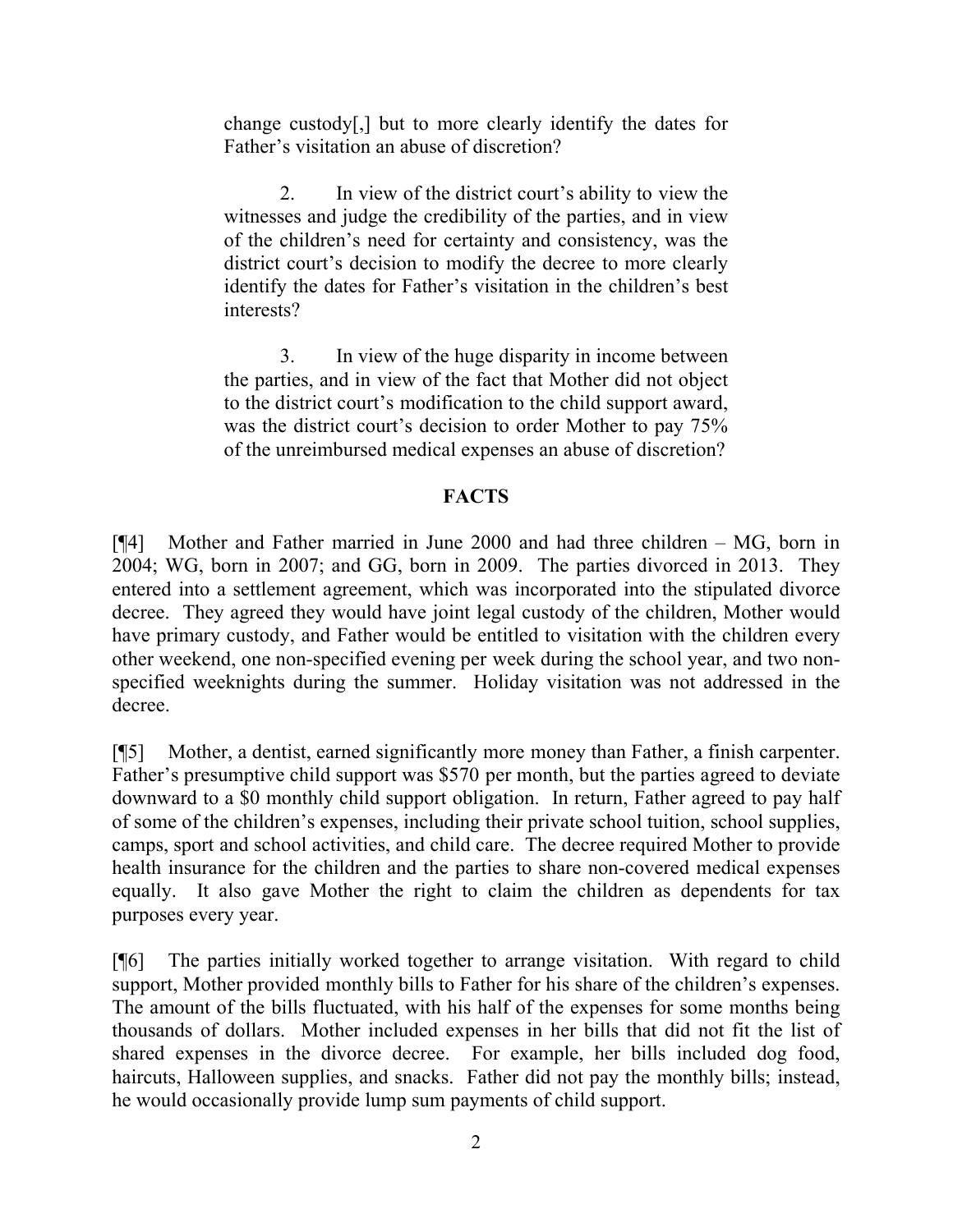[¶7] After a time, the parties began to quarrel over visitation and their respective parenting styles. Father retained counsel who sent a letter to Mother's attorney on November 19, 2015, proposing a new visitation schedule. On January 28, 2016, Mother's attorney sent a letter to Father's attorney alleging Father had exposed the children to pornography and physically abused them. It notified Father that Sheridan County Department of Family Services (DFS) was investigating the allegations. Although Mother had told Father the day before (January 27, 2016) that she was taking the children to counseling, she did not inform him of the allegations or the investigation.

[¶8] Father met with representatives of the sheriff's department and DFS to discuss the allegations on Friday, January 29, 2016. The three children were also interviewed by the authorities. The eldest child explained that Father had exposed him to pornography by discussing sexual matters with him using graphic language and Father had watched a "rape" movie in the children's presence. All three children described instances where Father had hit them. They also told the authorities Mother had discussed Father's alleged abusive actions with them the night before the interviews. No abuse charges were filed against Father.

[¶9] Father filed a petition for modification of visitation and child support on February 12, 2016. On March 18, 2016, Mother filed a motion for an order to show cause asserting Father should be held in contempt of court for violating the decree by: 1) exposing the eldest child to pornography; 2) making disparaging remarks about her; 3) missing the children's school and sporting events; 4) failing to disclose his plans for travelling with the children; 5) not paying child support; and 6) damaging the shop awarded to her in the divorce.

[¶10] On November 2, 2016, the district court held an evidentiary hearing on Father's petition to modify the decree and Mother's contempt motion. Mother did not object to Father's request that the child support order be reopened and an order entered requiring him to pay the presumptive child support amount which, based upon the parties' incomes at the time of the hearing, was \$560 per month. Father also requested that the children's medical expenses not covered by insurance be split between the parties in accordance with their respective incomes – 82% to be paid by Mother and 18% to be paid by Father. Father did not request any change to the provision of the decree which allowed Mother to claim the children as dependents for tax purposes each year.

[ $[$ [11] With regard to visitation, Father asked for 45 days in the summer – 15 consecutive days per month in June, July and August. He also requested a set holiday visitation schedule. Mother asserted Father had not established there had been a material change of circumstances since entry of the decree which would justify reopening the visitation provisions. She also claimed that revision of visitation was not in the children's best interests.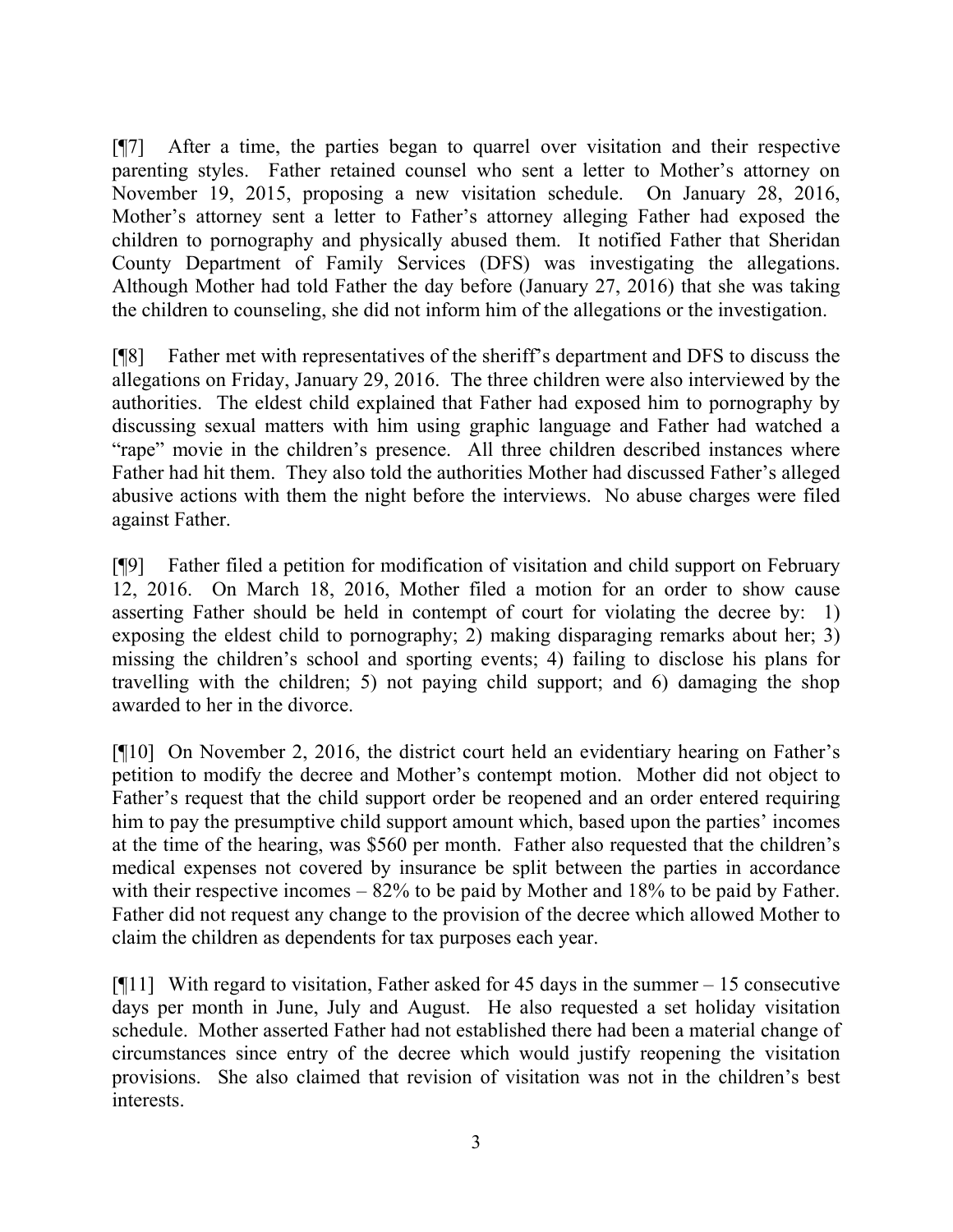[¶12] The district court issued its Order Establishing Custody, Visitation and Child Support over six months later, on May 18, 2017. The court ordered Father to pay the presumptive child support amount - \$560 per month. It also ruled that, in light of Mother's higher income, she would pay 75% of the children's non-covered medical expenses, while Father would pay the remaining 25% of the expenses, and gave each party the right to claim the children as dependents for tax purposes every other year.

[¶13] The district court found that Father had shown a material change in circumstances to justify reopening the visitation portion of the decree. It ordered that during the school year, Father would continue to get visitation with the children on alternating weekends but would not have the non-specified evening during the week that was part of the decree. The district court granted Father extended summer visitation with the children from one week after school ended in the spring until one week before school resumed in the fall, and set out specific holiday visitation. The district court also ruled that Mother had failed to meet her burden of showing Father should be held in contempt of court.<sup>1</sup> Mother filed a timely notice of appeal.

### **STANDARD OF REVIEW**

[¶14] We review the district court's order by applying the abuse of discretion standard of review.

> Custody, visitation, child support, and alimony are all committed to the sound discretion of the district court. *Scherer v. Scherer,* 931 P.2d 251, 253–54 (Wyo.1997); *Triggs v. Triggs,* 920 P.2d 653, 657 (Wyo.1996); *Basolo v. Basolo,* 907 P.2d 348, 352 (Wyo.1995). It has been our consistent principle that in custody matters, the welfare and needs of the children are to be given paramount consideration. *Scherer,* 931 P.2d at 254; *Rowan v. Rowan,* 786 P.2d 886, 890 (Wyo.1990); *see also Gurney v. Gurney,* 899 P.2d 52, 55 (Wyo.1995); and *Fink v. Fink,* 685 P.2d 34, 36 (Wyo.1984). . . ."We do not overturn the decision of the trial court unless we are persuaded of an abuse of discretion or the presence of a violation of some legal principle." *Fink,* 685 P.2d at 36.

> A court does not abuse its discretion unless it acts in a manner which exceeds the bounds of reason under the circumstances. *Pinther v. Pinther,* 888 P.2d 1250, 1252 (Wyo.1995) (*quoting*

l

<sup>&</sup>lt;sup>1</sup> Mother does not contest the district court's ruling on her contempt action.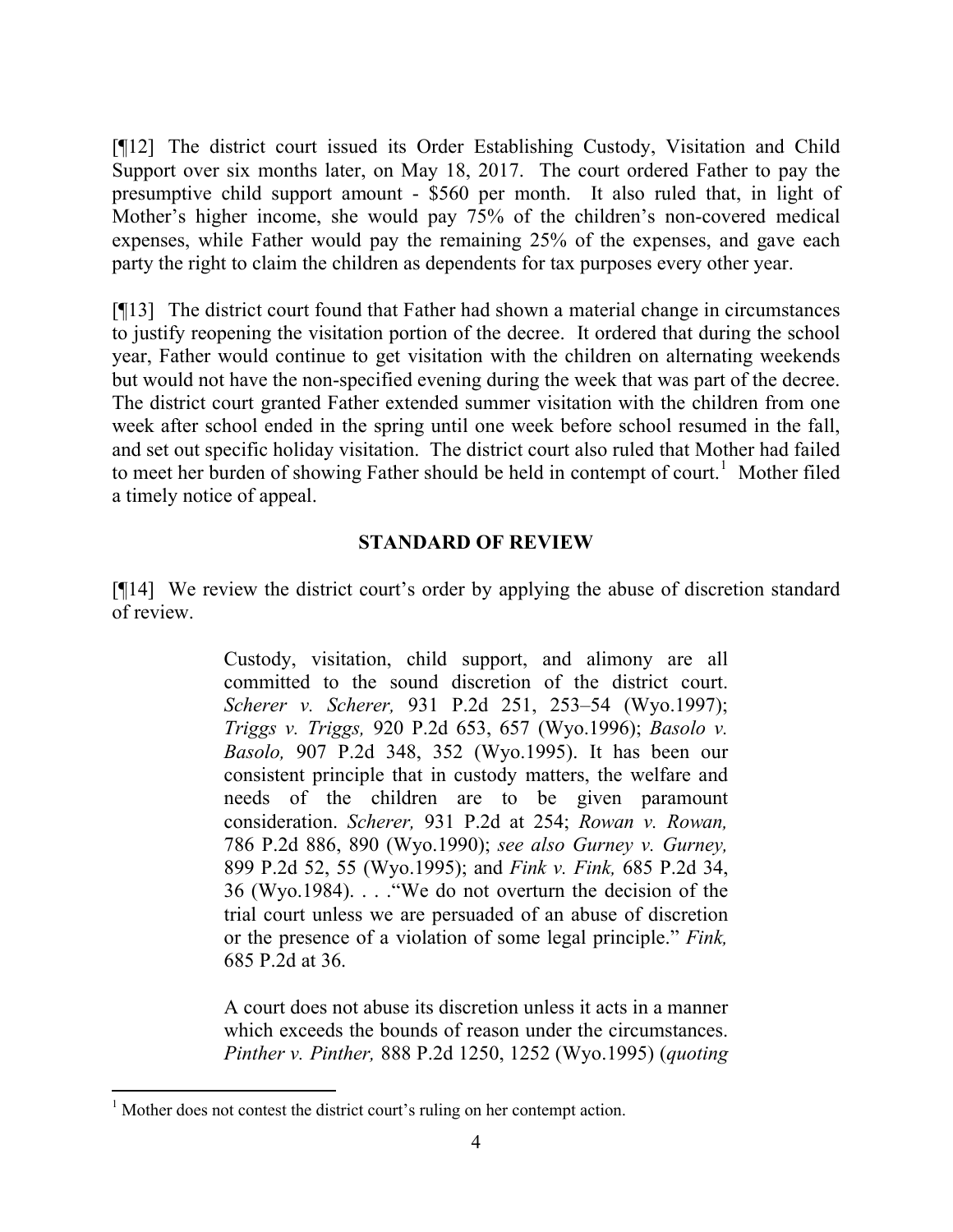*Dowdy v. Dowdy,* 864 P.2d 439, 440 (Wyo.1993)). Our review entails evaluation of the sufficiency of the evidence to support the district court's decision, and we afford the prevailing party every favorable inference while omitting any consideration of evidence presented by the unsuccessful party. *Triggs,* 920 P.2d at 657; *Cranston v. Cranston,* 879 P.2d 345, 351 (Wyo.1994). Findings of fact not supported by the evidence, contrary to the evidence, or against the great weight of the evidence cannot be sustained. *Jones v. Jones,* 858 P.2d 289, 291 (Wyo.1993). Similarly, an abuse of discretion is present "'when a material factor deserving significant weight is ignored.'" *Triggs,* 920 P.2d at 657 (quoting *Vanasse v. Ramsay,* 847 P.2d 993, 996 (Wyo.1993)).

*Stevens v. Stevens,* 2014 WY 23, ¶ 8, 318 P.3d 802, 805-06 (Wyo. 2014) (quoting *Bingham v. Bingham,* 2007 WY 145, ¶ 10, 167 P.3d 14, 17-18 (Wyo. 2007)).

### **DISCUSSION**

### *A. Visitation*

. . . .

[¶15] Wyo. Stat. Ann. § 20-2-204 (LexisNexis 2017) sets out the statutory requirements for modification of custody and visitation orders:

> (a) Either parent may petition to enforce or modify any court order regarding custody and visitation.

> (c) A court having jurisdiction may modify an order concerning the care, custody and visitation of the children if there is a showing by either parent of a material change in circumstances since the entry of the order in question and that the modification would be in the best interests of the children pursuant to W.S.  $20-2-201(a)$ ...

[¶16] Section 20-2-204(c) mandates a two-step inquiry to determine whether modification of a custody and visitation order is appropriate. *See Bishop v. Bishop,* 2017 WY 130, ¶ 11, 404 P.3d 1170, 1173 (Wyo. 2017).

> The first step requires a showing that there has been "a material change in circumstances since the entry of the order in question."  $\S$  20–2–204(c). Because of the res judicata effect afforded custody orders, such a finding is a threshold requirement. *Hertzler v. Hertzler,* 908 P.2d 946, 949–50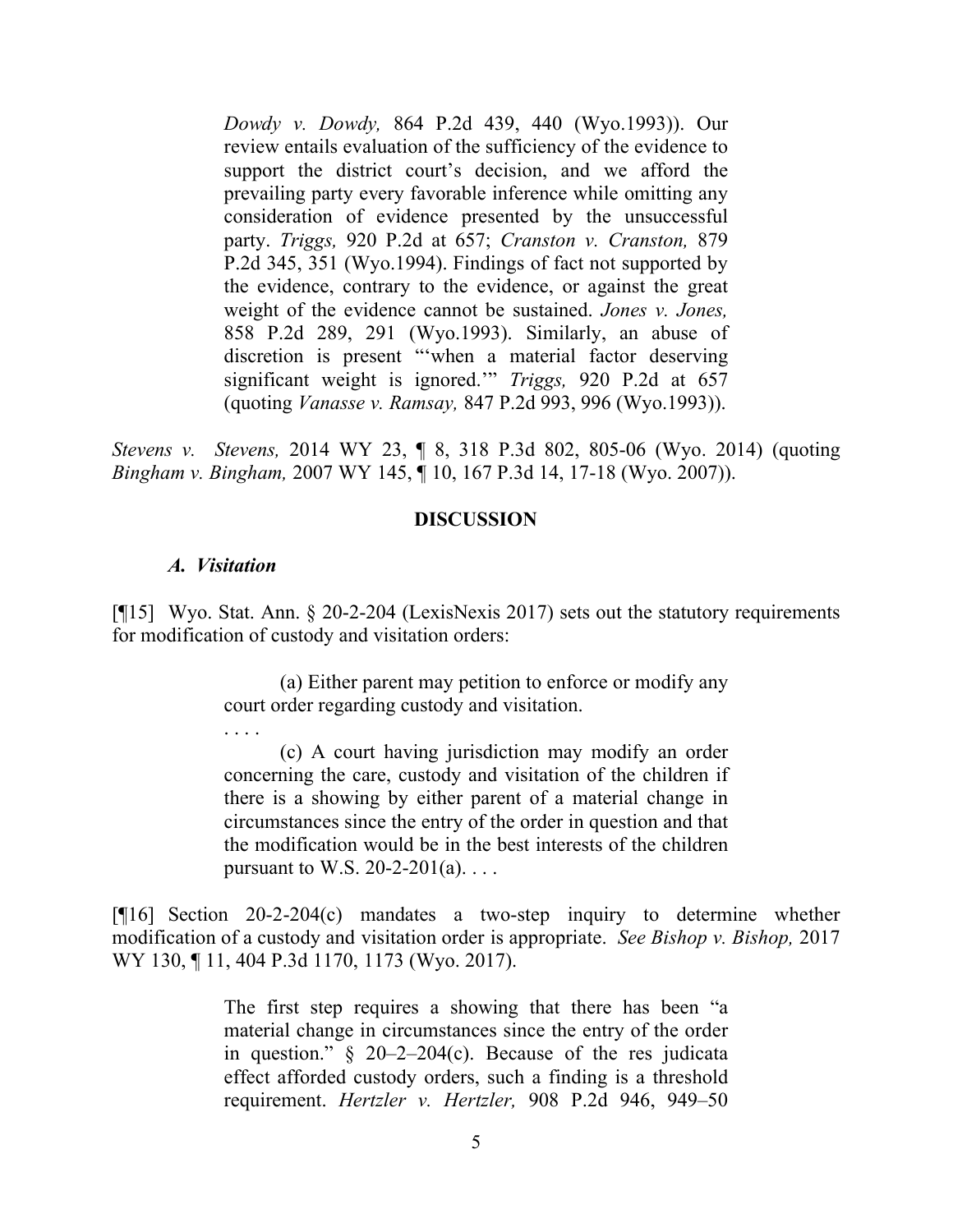(Wyo.1995). The district court does not properly acquire jurisdiction to reopen an existing custody order until there has been a showing of "a substantial or material change of circumstances which outweigh society's interest in applying the doctrine of res judicata" to a custody order. *Kreuter v. Kreuter,* 728 P.2d 1129, 1130 (Wyo.1986). In short, unless the district court finds a material change in circumstances, it cannot proceed to the second step—determining whether a modification would be in the best interests of the child.

*Hanson v. Belveal,* 2012 WY 98, ¶ 18, 280 P.3d 1186, 1193 (Wyo. 2012) (quoting *In re TLJ,* 2006 WY 28, ¶ 8, 129 P.3d 874, 876 (Wyo. 2006)) (some citations omitted).

# *1. Material Change of Circumstances*

[¶17] The party seeking modification of visitation must prove a material change of circumstances has occurred since entry of the governing order. *Jensen v. Milatzo-Jensen,*  2013 WY 27, ¶ 8, 297 P.3d 768, 772 (Wyo. 2013); *Bishop,* ¶ 12, 404 P.3d at 1173. The district court evaluates "the current circumstances of the parties in relation to their circumstances at the time the prior custody order was entered." *TLJ*, *¶* 10, 129 P.3d at 877 (citing *Jackson v. Jackson,* 2004 WY 99, ¶¶ 8-12, 96 P.3d 21, 24-26 (Wyo. 2004)). *See also*, *Morris v. Morris,* 2007 WY 174, ¶ 7, 170 P.3d 86, 89 (Wyo. 2007). In order to be considered material and justify reopening the decree, the change in circumstances must affect the welfare of the children. *See Hanson,* ¶ 34, 280 P.3d at 1197. "A district court's finding concerning a material change in circumstances is principally a factual determination to which we accord great deference." *TLJ,* ¶ 11, 129 P.3d at 877 (citing *Yates v. Yates,* 702 P.2d 1252, 1256-57 (Wyo. 1985)).

[¶18] The district court found several material changes in circumstances had occurred since the entry of the original decree:

- 1. [Father] is remarried and his new spouse has a strong relationship with the children[.]
- 2. [Father] has obtained a permanent residence that is capable of housing the children[.]
- 3. [Mother] has entered into a new relationship and is engaged to be married.
- 4. The parties have become unable to communicate regarding visitation and their children[.]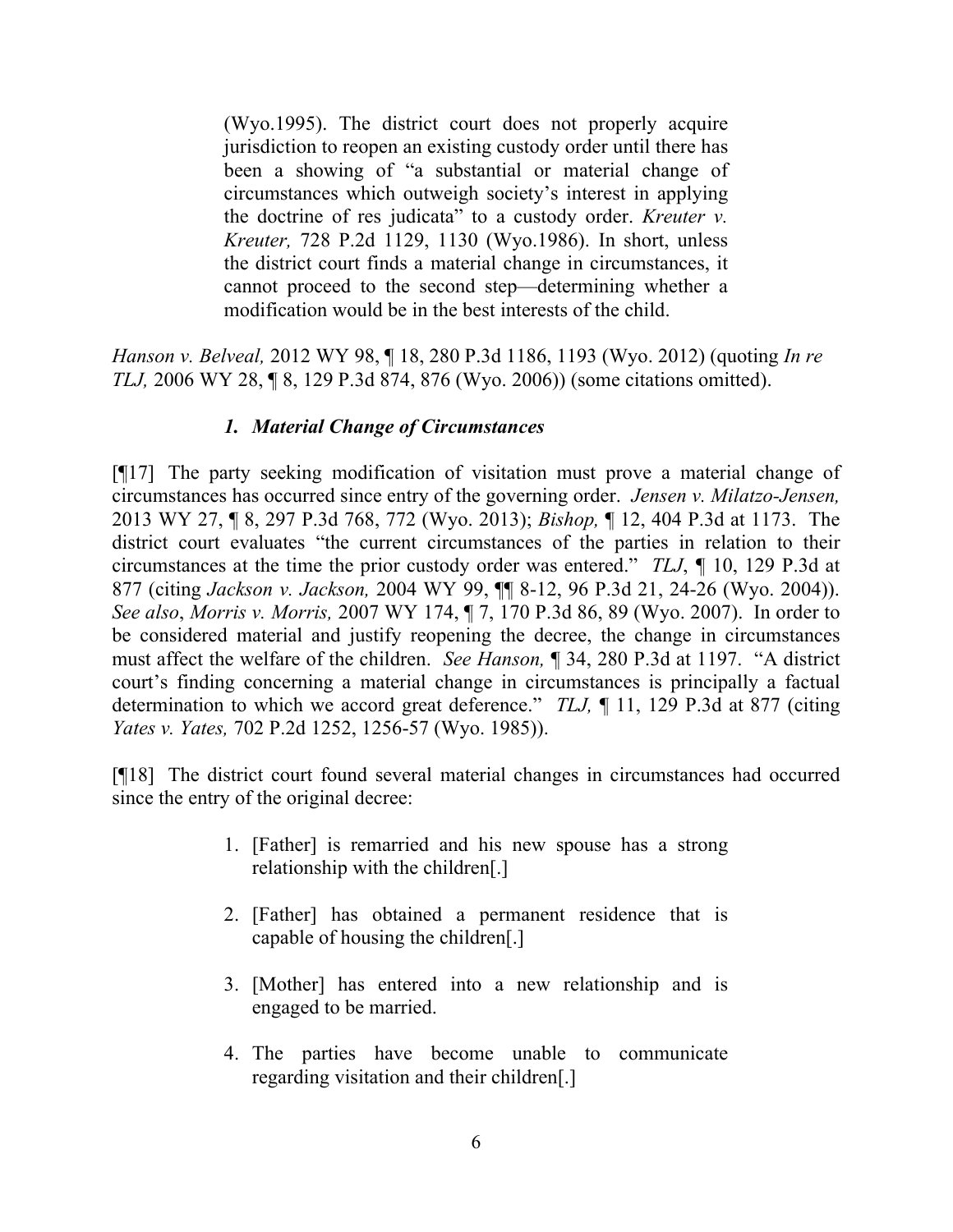[¶19] Mother claims Father's remarriage and her new relationship do not amount to material changes of circumstances. Although a parent's remarriage combined with other factors may constitute a material change in circumstances, we have held that remarriage, alone, is generally insufficient to establish a material change of circumstances. *Fergusson v. Fergusson,* 2002 WY 66, ¶ 18, 45 P.3d 641, 646 (Wyo. 2002). *See also*, *Kappen v. Kappen,* 2015 WY 3, ¶ 28, 341 P.3d 377, 384-85 (Wyo. 2015); *Morris,* ¶ 26, 170 P.3d at 93; *Jackson v. Jackson,* 2004 WY 99, ¶ 12, 96 P.3d 21, 26 (Wyo. 2004) (holding that the district court can consider several factors together in finding a material change of circumstances).

[¶20] The district court also noted Father had acquired a home that is more suitable for the children than where he was living at the time of the divorce. Mother claims this cannot be viewed as a material change in circumstances because the parties were aware when they divorced that Father would be purchasing a home. In fact, one of the terms of the property distribution in the decree was that Mother would make a down payment on a new home for Father "in the amount of 20% of the home's purchase price or \$70,000, whichever amount is less." A material change of circumstance cannot be shown if the situation was contemplated at the time of the divorce. *See, e.g*., *Witowski v. Roosevelt,*  2009 WY 5, ¶ 29, 199 P.3d 1072, 1080 (Wyo. 2009); *Kidd v. Kidd,* 832 P.2d 566, 569 (Wyo. 1992).

[¶21] If the parties' new relationships and Father's acquisition of a suitable residence were the only bases for the district court's finding of a material change in circumstances, we might be persuaded by Mother's argument that Father had failed to meet his burden of proof. However, the district court also relied upon another factor in finding a material change in circumstances–the inability of the parties to communicate regarding visitation and their children. Mother argues that the evidence does not support the district court's finding that the parties were unable to communicate or that any such communication problems affected the children's welfare. She claims that, although their interactions were tense at times, she and Father were able to communicate sufficiently to facilitate the visitation ordered in the decree.

[¶22] The evidence, when viewed in the light most favorable to Father, supports the district court's finding of a material change in circumstances based on the parties' inability to communicate. The decree did not specify when visitation would occur during the week, so Father had to negotiate those times with Mother. Father testified that initially following the divorce, the parties were able to agree on scheduling. He said, "At first . . . both [parties] were trying really hard [and] things were going smooth[ly], but . . . for the last couple of years it just g[ot] harder and harder to . . . schedule." The evidence established Mother generally controlled the schedule, and it was often difficult for Father to negotiate dates that worked better for him. For example, Father asked that in the summer Mother allow him to exercise his weekday visitation in conjunction with his weekend visitation to make a block of several consecutive days so he and the children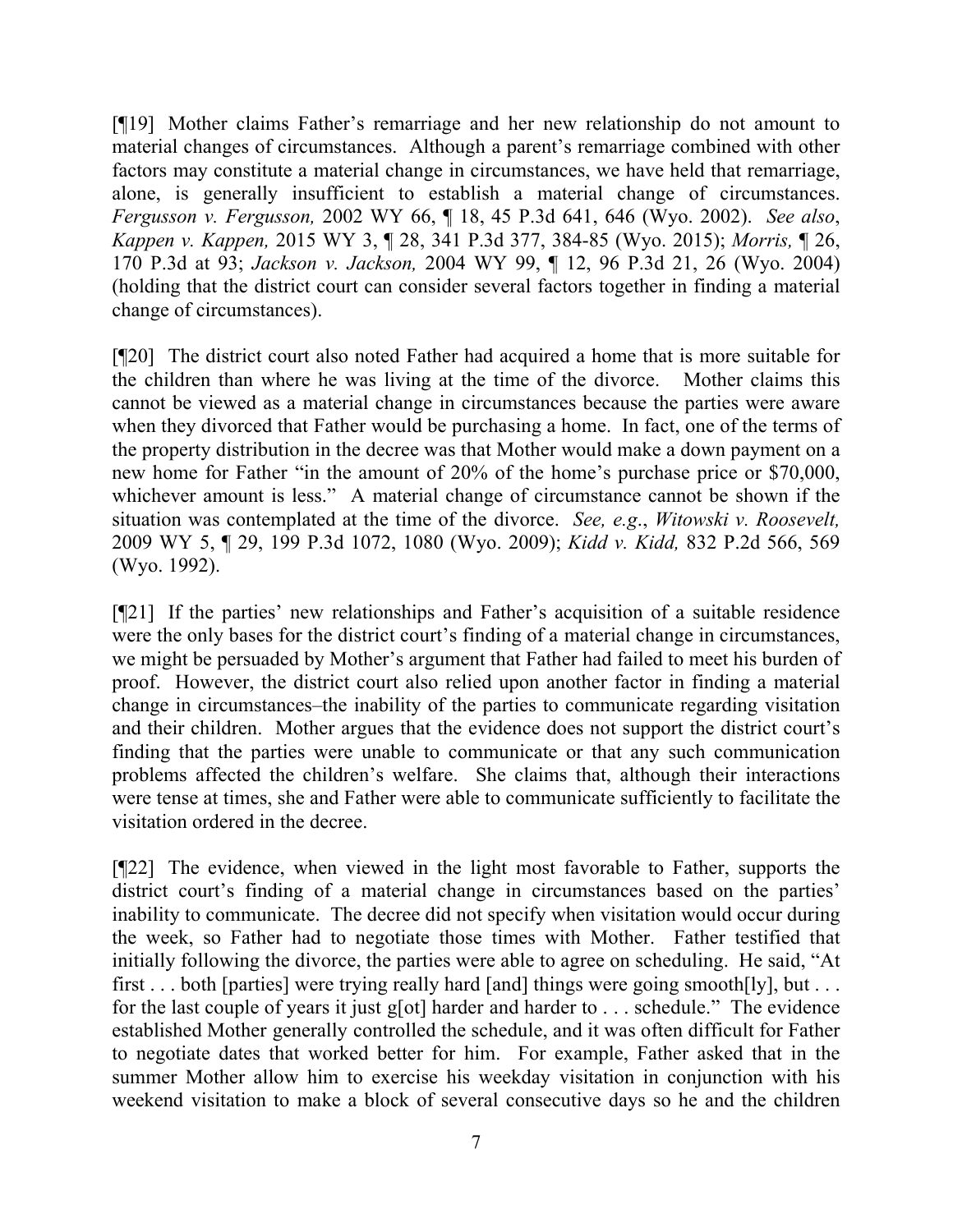could take family trips and enjoy extended time together, but Mother would not agree. Father described a typical summer week as:

> I would . . . pick the kids up Friday at five, take the kids back to [Mother] at 5 o'clock on Sunday, pick them back up Monday at four, take them back to [Mother] Tuesday at four, and then get the kids the following Thursday from three to seven. . . . So it was just a constant back and forth and no consistency whatsoever with the kids.

[¶23] As we said earlier, the change of circumstances must affect the welfare of the children in order to justify reopening the decree. *See Bishop,* ¶ 12, 404 P.3d at 1173-74. The lack of consecutive nights greatly hampered Father's ability to plan family trips or any extended stays with the children which, in turn, affected his relationship with them. Additionally, Father testified that the children had grown more anxious when transitioning from one household to the other, so the number of transfers required by the visitation provisions of the decree adversely affected them.

[¶24] Hundreds of text messages between Mother, Father and Father's wife and between Mother and the eldest child were admitted into evidence at the hearing. The texts showed the parties had difficulty communicating about the children's welfare. Mother did not trust Father's parenting and, instead of communicating with him about her concerns, often enlisted the eldest son to report to her while the children were at Father's house. The evidence indicated that the parents' ability to work together to address issues regarding the children was compromised. Considering the entire record, we conclude the district court did not abuse its discretion by finding the parties' difficulties in communicating about visitation and issues involving the children amounted to a material change in circumstances which affected the children and justified reopening the visitation provisions of the decree.

# *2. Best Interests of the Children*

[¶25] After finding a material change in circumstances, the court determines whether modification of the decree will be in the best interests of the children. *See Jensen,* ¶ 8, 297 P.3d at 772; § 20-2-204(c). Wyo. Stat. Ann. § 20-2-201(a) (LexisNexis 2017) states in relevant part:

> (a) . . . . In determining the best interests of the child, the court shall consider, but is not limited to, the following factors:

> (i) The quality of the relationship each child has with each parent;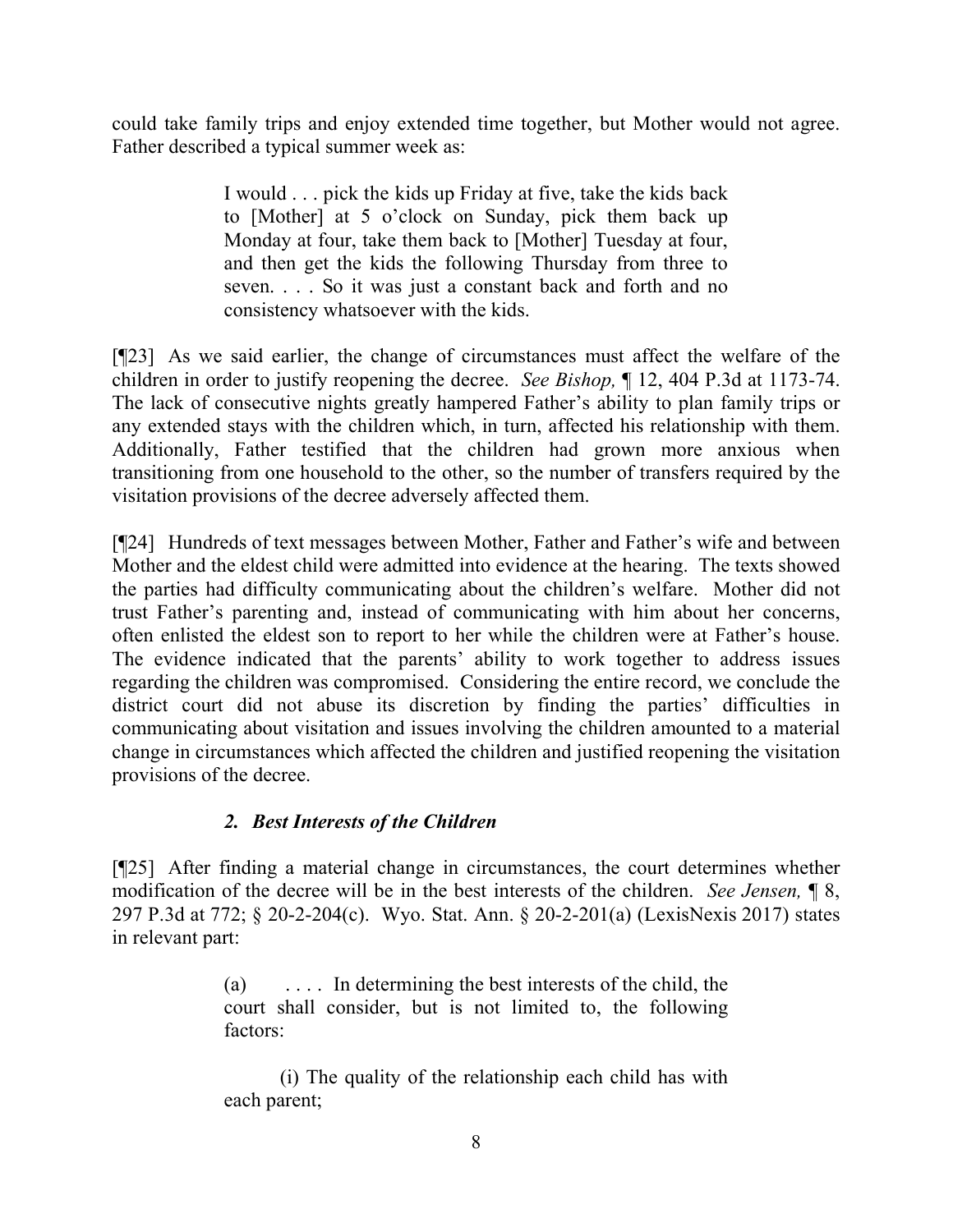(ii) The ability of each parent to provide adequate care for each child throughout each period of responsibility, including arranging for each child's care by others as needed;

(iii) The relative competency and fitness of each parent;

(iv) Each parent's willingness to accept all responsibilities of parenting, including a willingness to accept care for each child at specified times and to relinquish care to the other parent at specified times;

(v) How the parents and each child can best maintain and strengthen a relationship with each other;

(vi) How the parents and each child interact and communicate with each other and how such interaction and communication may be improved;

(vii) The ability and willingness of each parent to allow the other to provide care without intrusion, respect the other parent's rights and responsibilities, including the right to privacy;

(viii) Geographic distance between the parents' residences;

(ix) The current physical and mental ability of each parent to care for each child;

(x) Any other factors the court deems necessary and relevant.

[ $[26]$ ] The district court evaluated the factors from § 20-2-201. It concluded both parents have good relationships with the children, have the ability to provide for the children during their periods of responsibility, are fit and competent to care for the children, have demonstrated a willingness to accept care for the children at specified times, and have realized the best way to maintain and strengthen their relationships with the children is to spend time with them. The court found that both parents effectively communicate with each child. It specifically addressed issues related to a book, which included a number of swear words, that Father read to the younger son and the conversation he had with the older son about sex. The court stated that Father had acknowledged reading the book was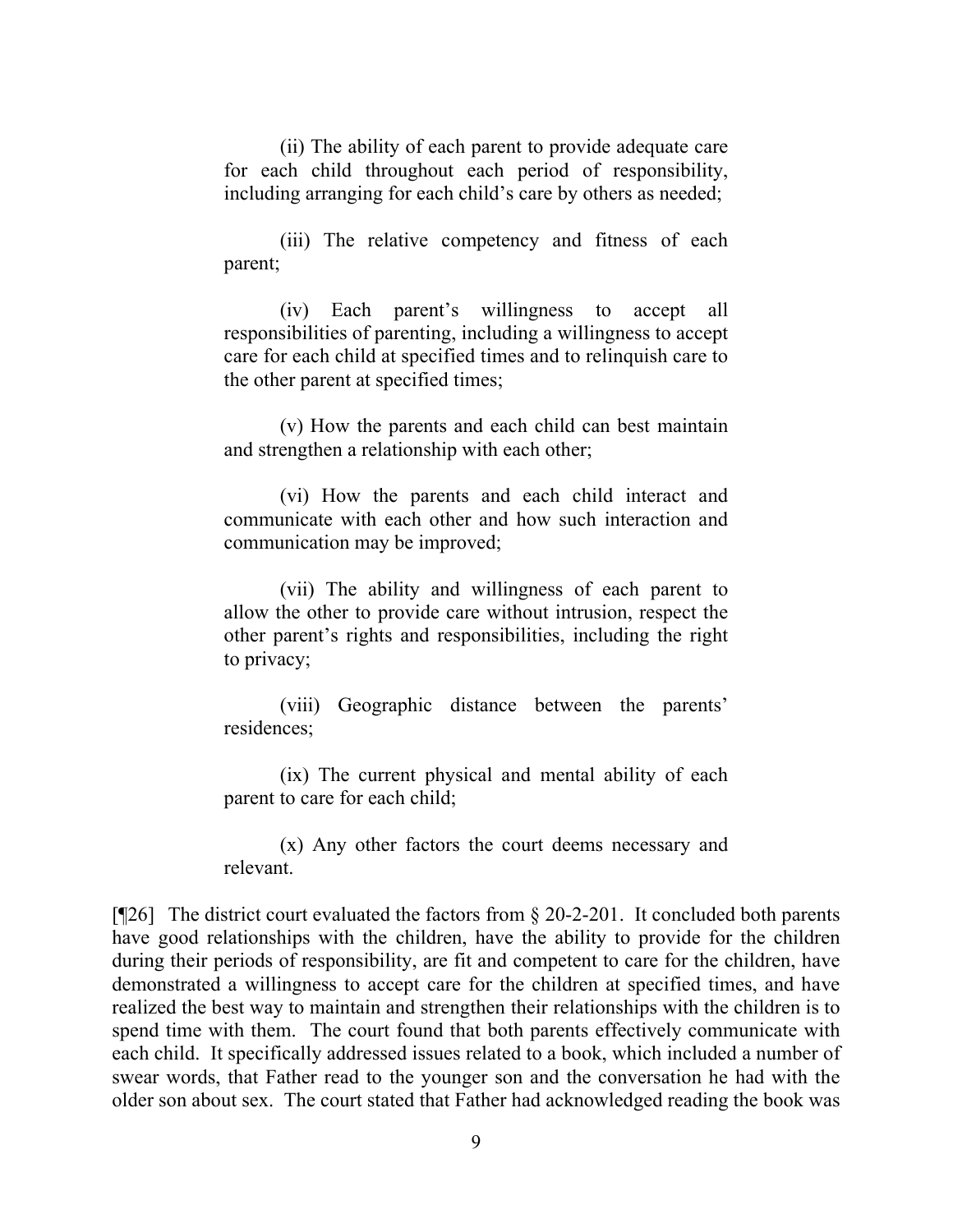a lapse of judgment and would not do it again. Regarding the conversation about sex, the court recognized Father did not consult Mother, but noted that "oftentimes, the timing of discussions such as that is driven by circumstances" and it appeared Father acted reasonably after overhearing his son's peers discussing such matters in the locker room.

[¶27] The district court found, although the parties had difficulty communicating, they were good parents. It also found that Father's relationship with the children would be improved by spending more time together. The district court properly considered the factors set out in § 20-2-201 in concluding that it was in the children's best interests to extend Father's summer visitation.

[¶28] Nevertheless, Mother claims the district court's decision was erroneous because it did not take into account the eldest child's preference. The child testified at the hearing and stated he did not like to spend long periods of time with Father. The district court did not mention the child's testimony in its order. We have said the following with regard to a child's preference:

> When a district court interviews a child, its decision should state the preference the child expressed and the extent to which it took the child's preference into consideration in arriving at a custody determination. *Douglas,* 331 P.2d at 845. District courts should receive young children's statements with caution, keeping in mind that they may be easily influenced. *Id.* A child's expression of a preference is not conclusive. *Id.* at 844. Rather, a child's wishes are only one factor to be considered in determining custody. *Curless v. Curless,* 708 P.2d 426, 429 (Wyo.1985). However, consideration of a child's wishes aids the district court in making a custodial determination which is in the child's best interests. *Love v. Love,* 851 P.2d 1283, 1290 (Wyo.1993), quoting *Yates v. Yates,* 702 P.2d 1252, 1255 (Wyo.1985). A child's welfare is not served if his or her wishes are not considered by the district court. *Love,* 851 P.2d at 1291. Though the child's preference is but one factor to consider, his or her preference should receive "serious consideration." *Id.*

*Holiday v. Holiday,* 2011 WY 12, ¶ 12, 247 P.3d 29, 32 (Wyo. 2011) (some citations omitted). Although *Holiday* involved a custody determination, many of the same principles apply to visitation. We conclude, therefore, that the district court's order should have stated the child's preference with regard to visitation and the extent to which it considered that preference in making its visitation decision.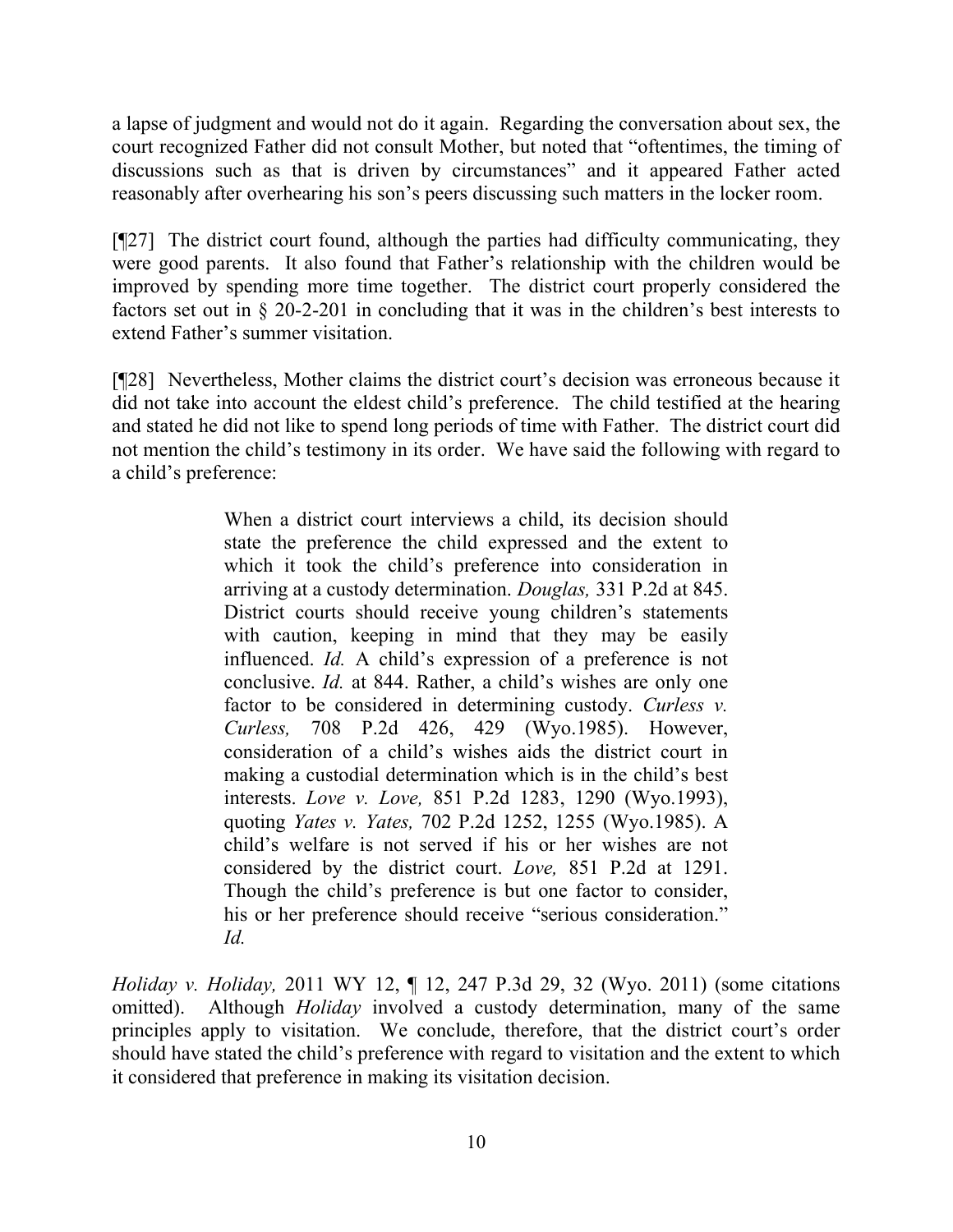[¶29] However, the district court's failure to make appropriate findings in this case does not require automatic reversal because we are able to glean the child's preference from the record. *See* W.R.C.P. 61 and W.R.A.P. 9.04 (harmless error is disregarded). He stated that he did not want to spend extended periods of time with Father and cited several reasons for his preference. The child said Father's house was not as nice as Mother's and that Father gets mad and "rough" with the children when they misbehave. On the positive side, he stated that when the children spend time with Father, they go to the mountains, ride dirt bikes, and he enjoys woodworking in his Father's shop. When asked if there was something he would change about Father, the child said he wished Father would not get mad and "physical" with the children and would stop talking about "some not very great stuff."

[¶30] The child stated there was nothing about Mother that he would change, she's "just chill," and he loves the way she does things. The child testified that, at Mother's house, he plays on a basketball court she built for him in the backyard, plays "airsoft" wars with his friends, and watches movies in the theater in the basement. He indicated Mother was calmer than Father and disciplined the children by taking away privileges.

[¶31] Despite the eldest child's stated preference, we cannot say that the district court abused its discretion by concluding it was in the children's best interests to have a set visitation schedule with Father which included more time in the summer and specific holidays. The children's best interests are served by a visitation order with greater specificity to alleviate some of the contention between parents. *Reavis v. Reavis,* 955 P.2d 428, 433-34 (Wyo. 1998) (when parents cannot cooperate, an order requiring joint decision-making regarding custody and visitation details is not in the children's best interests). *See also* Wyo. Stat. Ann. § 20-2-202 (LexisNexis 2017) (stating that the court shall "[o]rder visitation in enough detail to promote understanding and compliance"). The district court's decision to eliminate Father's weeknight visitation during the school year will ease the difficulties with transferring the children between households on school nights. Furthermore, the district court found that spending more time with the children would strengthen Father's bond with them. As we have said, a good relationship with both parents is essential to the children's wellbeing. *Bishop,* ¶ 23, 404 P.3d at 1177. Extending Father's summer visitation and providing set holiday visitation will facilitate a stronger relationship between him and the children and eliminate some of the transfers between households that make the children anxious.

[¶32] However, we have concerns about the length of Father's summer visitation. The district court ordered that the children would spend essentially the whole summer with Father—from one week after school ends in the spring until one week before school begins in the fall. Father did not request visitation for the entire summer. He requested 45 days (approximately six weeks), made up of 15 consecutive days each month. The evidence he presented at the hearing was directed at showing his proposed visitation schedule was in the children's best interests. Father's proposed schedule would give the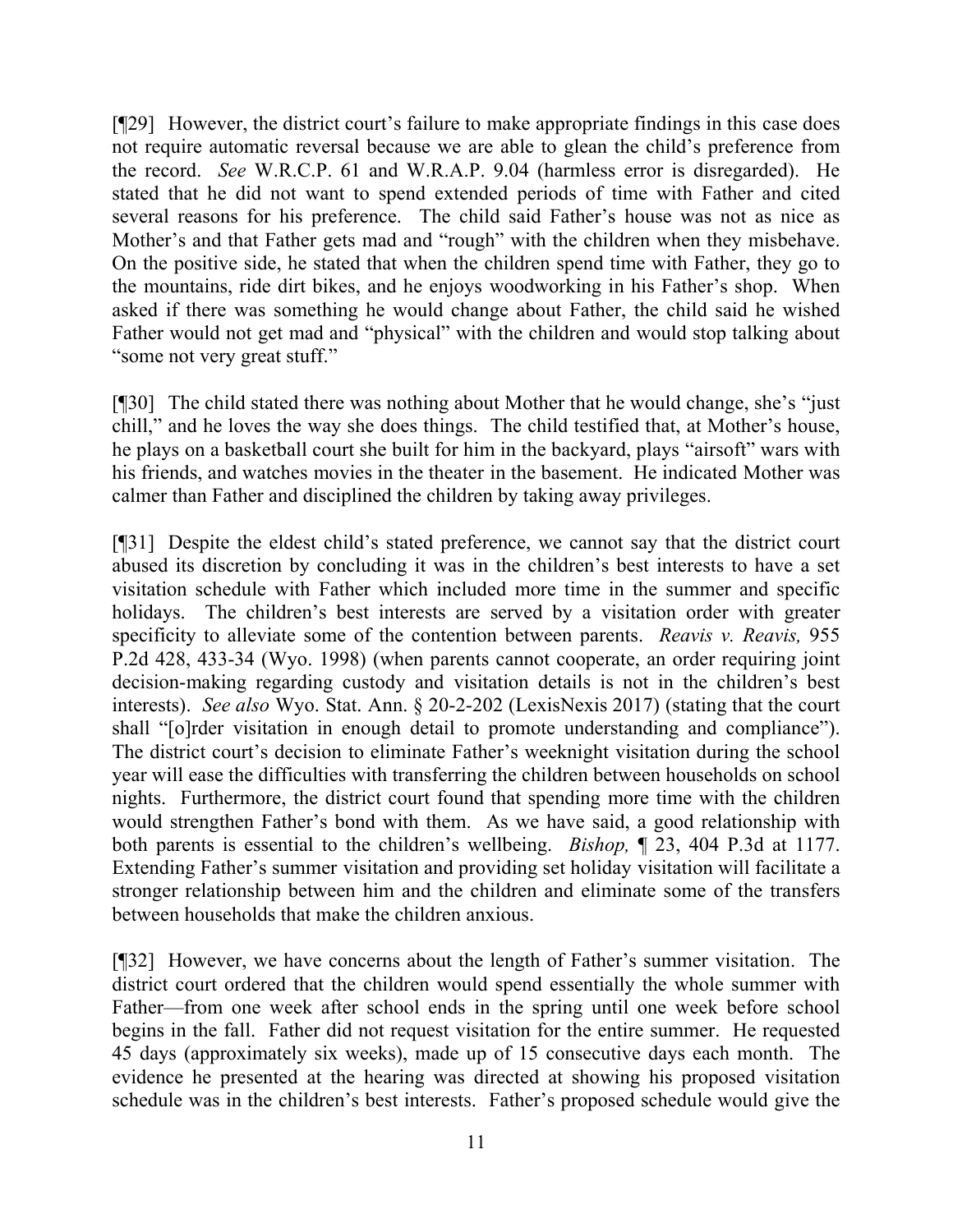parents roughly equal parenting time during the summer, and it would give Father and the children longer periods to enjoy extended visits and family trips.

[¶33] The district court did not explain its ruling, and we are not directed to any evidentiary support for the district court's order extending Father's visitation beyond what he requested. Father's proposed schedule would also be more in accord with the eldest child's stated preference. Although the two-week periods in the summer may be longer than the child desired, those periods certainly would be more acceptable to him than spending the entire summer with Father. Thus, the child's testimony, together with the fact that Father only requested visitation for about half of the summer and did not present evidence to specifically support visitation for the whole summer, leads us to conclude that the district court abused its discretion by granting visitation in excess of that requested by Father. We reverse that aspect of the district court's visitation order and remand for proceedings consistent with this decision.

# *B. Child Support*

[¶34] Child support is subject to modification under Wyo. Stat. Ann. § 20-2-311(a) (LexisNexis 2017). The relevant portion of that statute permits a party to "[bring] an action for modification of a support order, based upon a substantial change of circumstances, at any time." Father's Petition for Modification of Visitation and/or Custody and Support sought modification of child support based on "the parties' current incomes" and any "modified custody (or visitation) provisions."

[¶35] The stipulated divorce decree, and the parties' settlement, established Father's presumptive support obligation at \$570 per month. The decree and settlement deviated downward from that amount to a \$0 per month child support because Father agreed and was ordered to pay one-half of some of the children's expenses. Those expenses were specifically defined by the parties as "school supplies, school tuition, camps, sport and school activities and child care." These specified expenses did not include medical expenses for the children.

[¶36] At trial, the district court recognized the potential of requiring Father to pay the presumptive support amount instead of half of the specified expenses, and asked Mother "do you have any problems or concerns about that?" Mother responded, "I do not." The parties submitted financial affidavits showing Mother's monthly income had decreased from \$15,750 to \$11,852.50, and Father's monthly income had decreased from \$3,000 to \$2,655.55. As discussed above, the district court adjusted Father's visitation by establishing a specific holiday schedule and increasing his summer visitation. The district court ordered Father to pay presumptive child support of \$560 per month, and ended his obligation to pay half of the enumerated expenses. Neither party challenges that aspect of the order on appeal. However, the district court also modified the decree's requirement that the parties split the children's medical expenses equally, and found that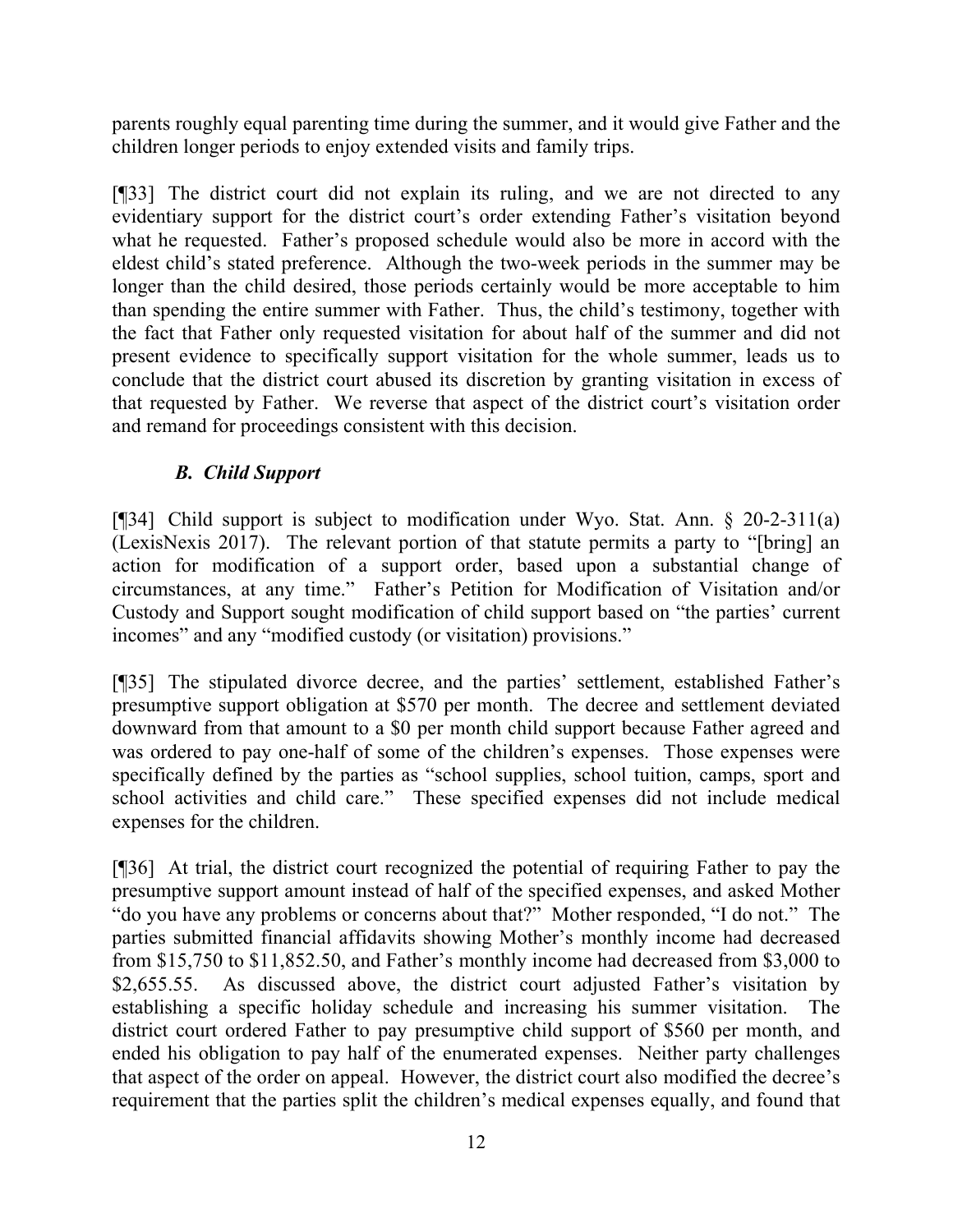medical expenses should be paid roughly in proportion to the parties' respective incomes. Mother claims the district court abused its discretion when it changed the parties' obligations to pay non-covered medical expenses and allowed Father to claim the children as dependents for tax purposes every other year.

## *1. Medical Expenses*

[¶37] Mother claims the district court abused its discretion by ordering her to pay 75% of the children's medical expenses that are not covered by insurance. We agree. The evidence did not demonstrate a material change in circumstances related to child support. Although the parties' incomes had changed, the presumptive support based on their incomes changed by only 1.75%. Section 20-2-311(a) requires a change of 20% or more in the monthly presumptive support amount to constitute a material change in circumstances. Although the district court increased Father's visitation, Father's additional time with the children would not result in him keeping the children overnight for more than 40% of the year.<sup>2</sup> Under Wyo. Stat. Ann.  $\S$  20-2-304(c)(LexisNexis  $2016$ ,<sup>3</sup> presumptive support is not adjusted unless a parent keeps the children overnight more than 40% of the year. Consequently, neither the parties' incomes nor the new visitation schedule constituted a material change in circumstances which would permit the district court to adjust child support. Under the unique facts of this case, the district court's authority to make any support changes was limited to Mother's agreement that Father should pay the presumptive amount and his obligation to pay specified expenses should be eliminated. The district court's order adjusting medical support went beyond Mother's agreement, and is reversed.

# *2. Dependent Tax Exemption*

[¶38] The divorce decree allowed Mother to claim the children as dependents for tax purposes each year. Without being asked to do so, the district court changed that provision of the order to allow the parties to claim the children in alternating years. Father concedes the district court's order was erroneous, so we reverse on this issue.

## **CONCLUSION**

[¶39] The district court correctly concluded Father had established a material change in circumstances to reopen the visitation provision of the divorce decree and Father was entitled to extended summer visitation and specific holiday visitation. It did, however, abuse its discretion by granting Father visitation for nearly the entire summer. Father requested only six weeks of summer visitation, and the evidence showed Father's

l

 $240\% = 146$  days.

<sup>&</sup>lt;sup>3</sup> This provision was in effect when Father filed his modification petition and at the time of the parties' hearing. An amendment, effective July 1, 2018, changes the required percentage to 25%.